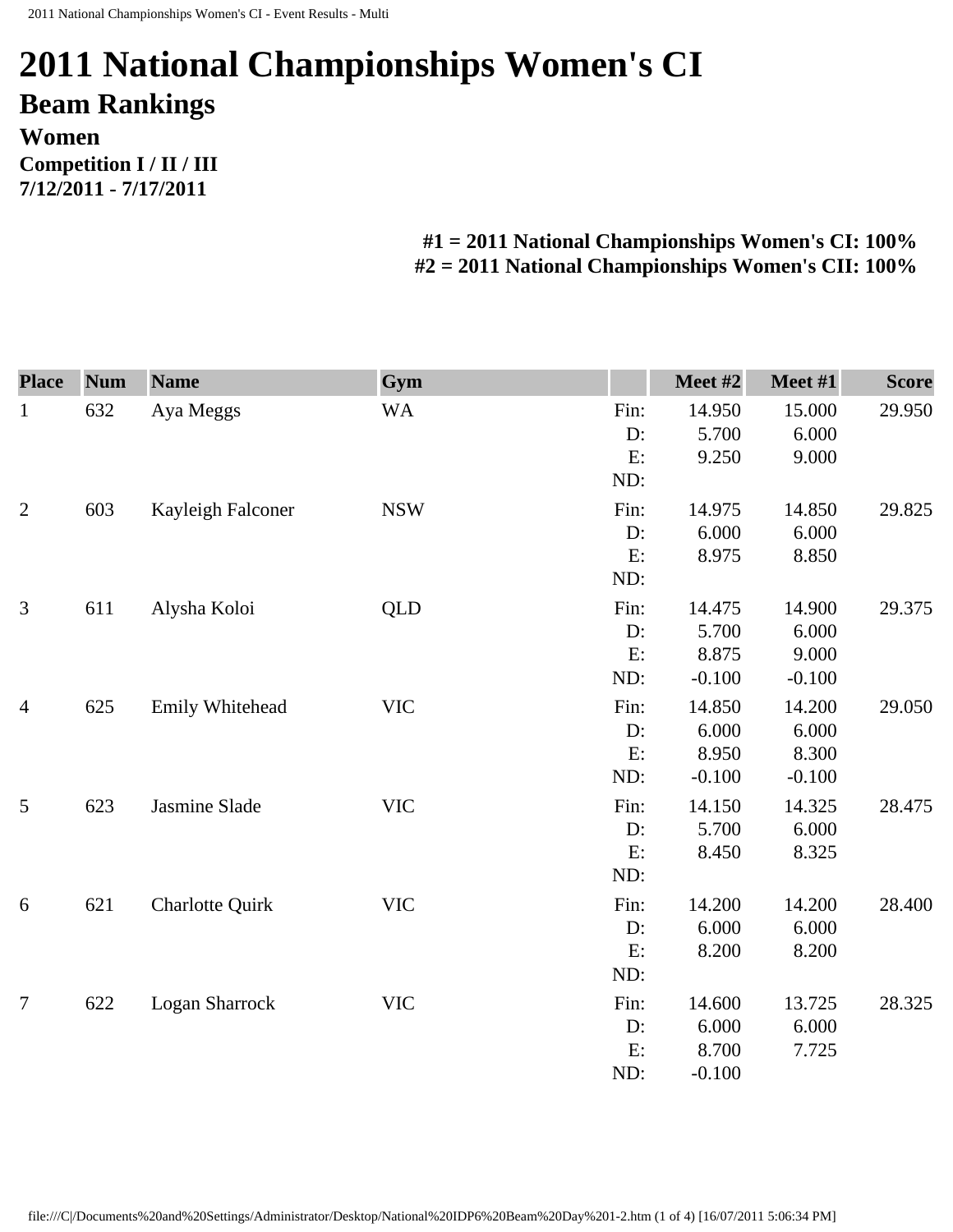2011 National Championships Women's CI - Event Results - Multi

| $8\,$ | 624 | Loren Stojcevski        | <b>VIC</b> | Fin:<br>D:<br>E:<br>ND:    | 14.375<br>6.000<br>8.475<br>$-0.100$ | 13.900<br>6.000<br>8.000<br>$-0.100$ | 28.275 |
|-------|-----|-------------------------|------------|----------------------------|--------------------------------------|--------------------------------------|--------|
| 9     | 601 | Tarni Basalo            | <b>NSW</b> | Fin:<br>D:<br>E:<br>ND:    | 14.500<br>6.000<br>8.600<br>$-0.100$ | 13.650<br>6.000<br>7.750<br>$-0.100$ | 28.150 |
| 10    | 627 | <b>Keeley Austin</b>    | <b>WA</b>  | Fin:<br>D:<br>E:<br>ND:    | 14.325<br>6.000<br>8.325             | 13.600<br>6.000<br>7.600             | 27.925 |
| 11    | 610 | <b>Holly Cushing</b>    | <b>QLD</b> | Fin:<br>D:<br>E:<br>ND:    | 13.775<br>5.700<br>8.075             | 13.750<br>6.000<br>7.750             | 27.525 |
| 12    | 613 | Emily Messori           | <b>QLD</b> | Fin:<br>D:<br>E:<br>ND:    | 13.150<br>5.400<br>7.750             | 14.300<br>6.000<br>8.300             | 27.450 |
| 13    | 628 | Madeleine Clark-Carlile | <b>WA</b>  | Fin:<br>D:<br>E:<br>ND:    | 13.500<br>5.700<br>7.900<br>$-0.100$ | 13.850<br>6.000<br>7.950<br>$-0.100$ | 27.350 |
| 14    | 608 | Alexandra Venianakis    | <b>NSW</b> | Fin:<br>D:<br>E:<br>ND:    | 14.050<br>6.000<br>8.150<br>$-0.100$ | 13.150<br>5.400<br>7.750             | 27.200 |
| 15    | 604 | <b>Shannon Farrell</b>  | <b>NSW</b> | Fin:<br>D:<br>E:<br>ND:    | 13.125<br>5.700<br>7.525<br>$-0.100$ | 13.975<br>5.700<br>8.275             | 27.100 |
| 16    | 617 | Mikayla George          | <b>VIC</b> | Fin:<br>$D$ :<br>E:<br>ND: | 13.900<br>5.700<br>8.200             | 13.150<br>5.700<br>7.450             | 27.050 |
| 17    | 612 | <b>Brittnee Mcgrath</b> | <b>QLD</b> | Fin:<br>D:<br>E:<br>ND:    | 14.050<br>5.700<br>8.350             | 12.775<br>5.700<br>7.075             | 26.825 |
| 18    | 605 | Jaid Otrupcek           | <b>NSW</b> | Fin:<br>D:<br>E:<br>ND:    | 12.975<br>6.000<br>6.975             | 13.350<br>6.000<br>7.350             | 26.325 |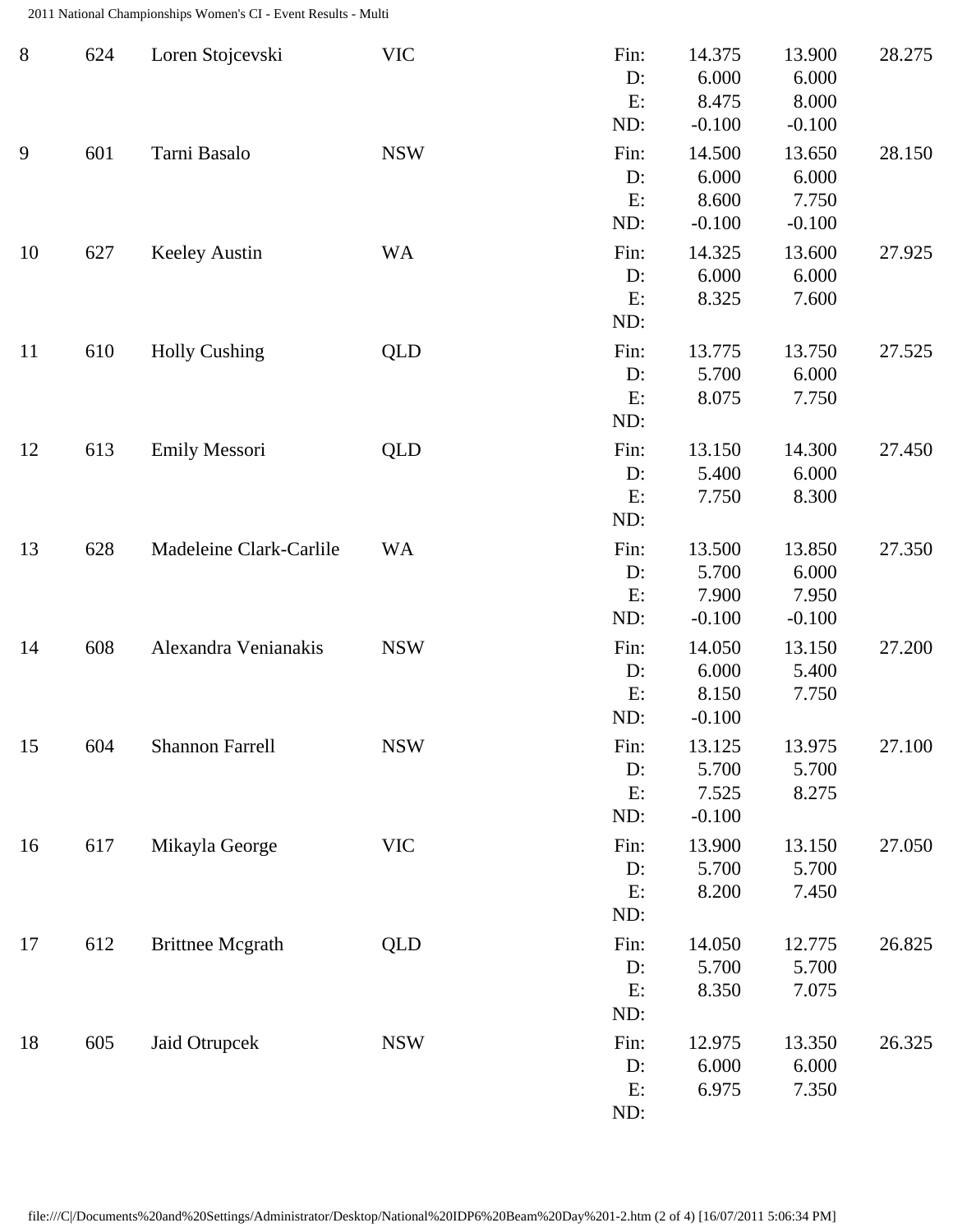2011 National Championships Women's CI - Event Results - Multi

| 19  | 616 | Alysha Djuric          | <b>VIC</b> | Fin:<br>D:<br>E:<br>ND:    | 13.825<br>5.400<br>8.425             | 12.175<br>5.400<br>6.775             | 26.000 |
|-----|-----|------------------------|------------|----------------------------|--------------------------------------|--------------------------------------|--------|
| 20  | 630 | Paige James            | <b>WA</b>  | Fin:<br>D:<br>E:<br>ND:    | 12.550<br>6.000<br>6.650<br>$-0.100$ | 13.250<br>6.000<br>7.250             | 25.800 |
| 21  | 629 | Yasmin Collier         | <b>WA</b>  | Fin:<br>D:<br>E:<br>ND:    | 13.650<br>6.000<br>7.650             | 11.825<br>6.000<br>5.825             | 25.475 |
| 22  | 620 | <b>Lauren Pengelly</b> | <b>VIC</b> | Fin:<br>$D$ :<br>E:<br>ND: | 12.975<br>5.700<br>7.375<br>$-0.100$ | 12.375<br>5.700<br>6.775<br>$-0.100$ | 25.350 |
| 23  | 606 | Hannah Tam             | <b>NSW</b> | Fin:<br>D:<br>E:<br>ND:    | 12.775<br>5.700<br>7.075<br>0.000    | 12.475<br>6.000<br>6.475             | 25.250 |
| 24  | 609 | Fiona Wallace          | <b>NSW</b> | Fin:<br>D:<br>E:<br>ND:    | 12.625<br>5.700<br>7.025<br>$-0.100$ | 12.375<br>5.700<br>6.775<br>$-0.100$ | 25.000 |
| 25T | 615 | Kendall Krooglik       | SA         | Fin:<br>$D$ :<br>E:<br>ND: | 12.475<br>6.000<br>6.475             | 12.375<br>6.000<br>6.475<br>$-0.100$ | 24.850 |
| 25T | 619 | Aleisha Mckay          | <b>VIC</b> | Fin:<br>D:<br>E:<br>ND:    | 12.075<br>5.400<br>6.775<br>$-0.100$ | 12.775<br>5.700<br>7.175<br>$-0.100$ | 24.850 |
| 27  | 631 | Paige Meckenstock      | <b>WA</b>  | Fin:<br>$D$ :<br>E:<br>ND: | 12.850<br>6.000<br>6.850             | 11.775<br>5.400<br>6.375             | 24.625 |
| 28  | 614 | Savannah Crompton      | <b>SA</b>  | Fin:<br>$D$ :<br>E:<br>ND: | 12.900<br>5.700<br>7.300<br>$-0.100$ | 10.725<br>5.700<br>5.025             | 23.625 |
| 29  | 607 | Carissa Uno            | <b>NSW</b> | Fin:<br>$D$ :<br>E:<br>ND: | 11.000<br>5.100<br>6.000<br>$-0.100$ | 11.050<br>5.700<br>5.450<br>$-0.100$ | 22.050 |